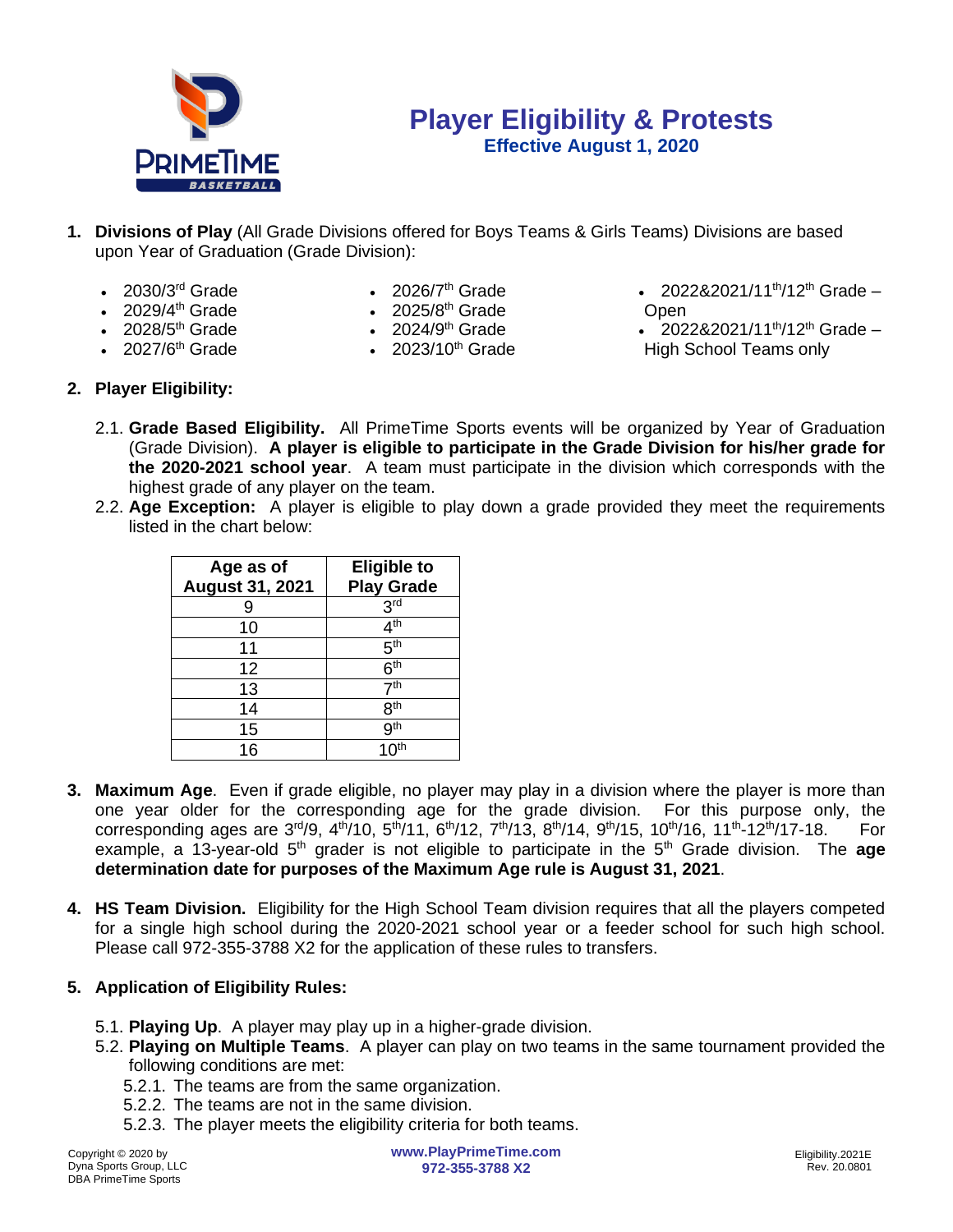

- 5.2.4. Once bracket play begins, the player must have played in at least one pool play game in the division in order to compete in that division's bracket play. A player who has not played in a pool play game is not permitted to compete in bracket play.
- 5.3. **Gender Specific Divisions.** Players are only allowed to play in a division for the player's gender (**for example**, **a girl player cannot play on a team participating in a boy's division).** The *Transgender Athlete Participation Policy* for PrimeTime Sports Events can be found at [https://www.playprimetime.com/transgender-athlete-participation-policy/.](https://www.playprimetime.com/transgender-athlete-participation-policy/)
- 5.4. **Signed Waiver & Release.** In addition to the grade eligibility requirements, each player is required to have a parent/guardian signed Release/Waiver on file with PrimeTime Sports. PrimeTime Sports can suspend participation privileges for any player without a signed Release/Waiver.

### **6. Proof of Player Eligibility**

- 6.1. **Team Responsibility. Proof of player eligibility is the responsibility of the team manager or coach**. PrimeTime Sports will not check eligibility prior to events. However, a coach **must be able to document grade and age eligibility** in the event of a challenge by another team or if requested by PrimeTime Sports prior to or any time during an event.
- 6.2. **Documentation Required for Eligibility**. As a condition of participation, **each team is required to have grade and age documentation available for each player for review at any time during an event.** Proof of grade and age must be available for review by PrimeTime Sports representatives at all events. Failure to have such information available at the event may result in player ineligibility, game forfeiture, and/or team removal from the event.
- 6.3. **Acceptable Forms of Documentation**. Acceptable proofs of age include clean photocopies of birth certificate, adoption papers, immigration papers, school documentation which reflects DOB, current driver's license, and current passport. Acceptable proofs of grade include a clean copy of any report card of the current or immediately preceding school year, progress report for current school year, or current school ID. Digital documentation may be acceptable subject to review by PrimeTime Sports representatives.

### **7. Player Eligibility Protest Procedure:**

- 7.1. **Scope.** The following Player Eligibility Protest procedure applies to all PrimeTime Sports events.
- 7.2. **Who Can Protest:** Player Eligibility Protests can be submitted only by a coach or manager of a team participating in the same division as the team with the player(s) whose eligibility is being challenged. For a team to submit a Protest, the team must demonstrate to the Site Director that the protesting team has eligibility documentation for its players available for review by the Site Director. A team is NOT allowed to protest the eligibility of a player from another team without having the eligibility documentation for its players.

### 7.3. **What Can Be Protested**:

- 7.3.1. Player is not grade eligible or within the Age Exception of Section 2.2
- 7.3.2. Player is beyond age maximum
- 7.3.3. Player is not in compliance with Multiple Team rules of Section 5.2.

#### 7.4. **When Can Protest Be Made:**

7.4.1. **Pre-Game Protest**: A protest of player eligibility may be made at any time **prior to a game.**  Any Pre-Game Protest should be submitted as soon as possible so that it may be considered in a timely manner.